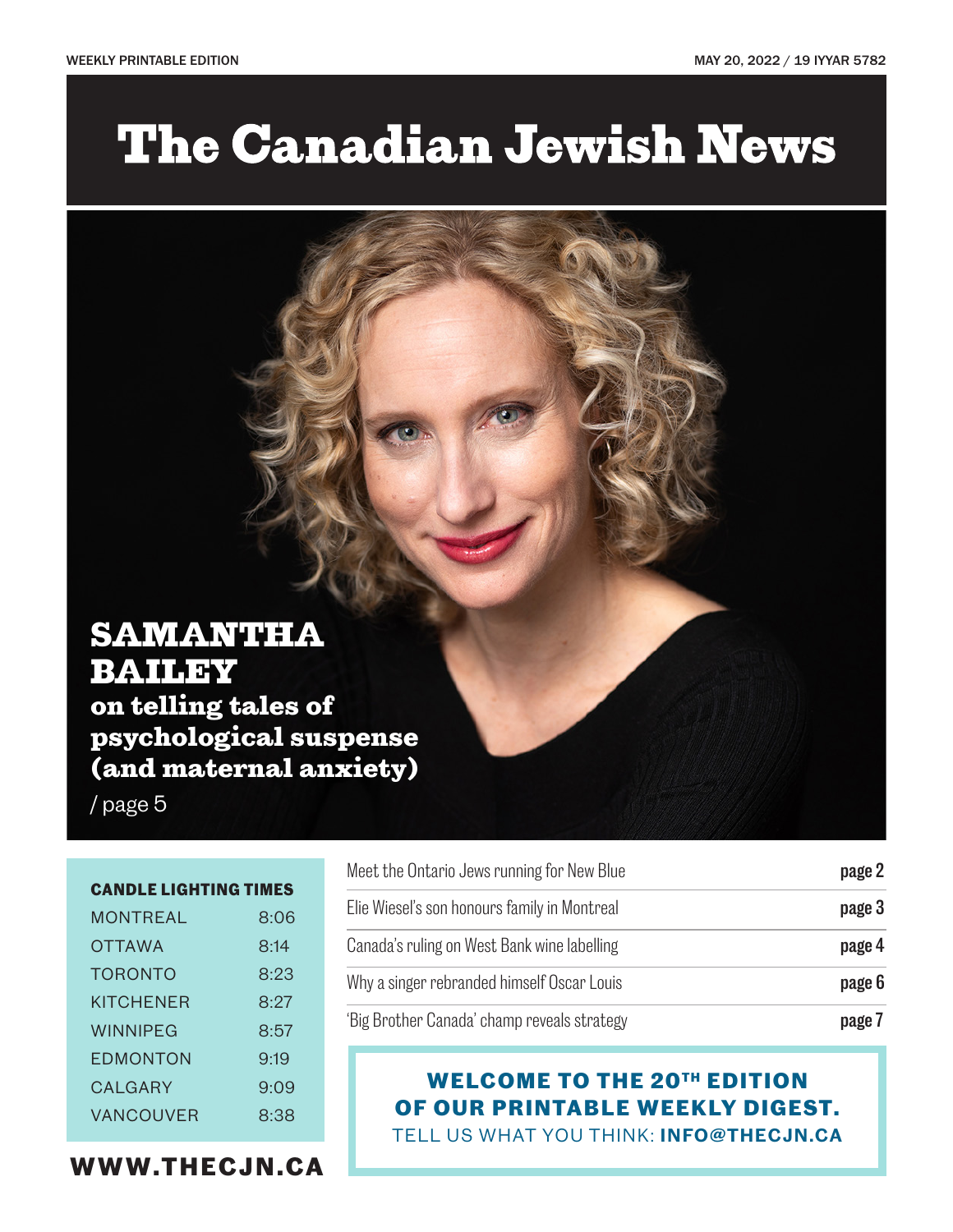### The New Blue Party attracts Jewish candidates fed up with how Doug Ford and the Tories handled the pandemic

### / Alex Rose

Anumber of Jewish candidates are running for a new right-wing party in Ontario's upcoming provincial election. The New Blue Party is positioning itself as an alternative for people that have historically voted Conservative but are dissatisfied with Premier Doug Ford's government.

According to the party's mission statement, it believes Ontario's established political parties are all "entrenched in radical left-wing ideology that seeks to socially re-engineer our province through tax-and-spend economics, government overreach, and crony capitalism."

 One of its biggest gripes with the current Ford government is how it has managed the pandemic, especially the repeated lockdowns and implementation of vaccine passports.

Joanne Csillag (no relation to The CJN's reporter emeritus Ron Csillag), New Blue's candidate in Toronto's Willowdale riding, said the government's mishandling of the pandemic was one of the main reasons she has lost faith in the Conservative party.

"It's the flip-flopping, the back and forth. I know with the pandemic, the past year has been very difficult for everybody. It's a tricky situation because everybody is navigating through a new situation. So first of all, I want to acknowledge that," Csillag said. "But I think there was a lot of flip-flop back and forth, like, 'we're not going to go this direction,' and 'we are going to go this direction.' So those things kind of concern me."

Yakov Zarkhine, who will represent the New Blue Party in Thornhill, also has misgivings about Ford's pandemic response, and especially the way he reacted to dissenting voices within the Conservative party.

"With regards to the PC leadership, my realization started to occur around the time of the pandemic, when certain members of Doug Ford's caucus began raising concerns over certain emergency measures, and Doug Ford had a history of expelling some of his caucus members," Zarkhine said. "As a free speech advocate and somebody that believes that free speech is central to functioning parliamentary democracy, that raised some red flags for me… that was the one issue that I really didn't like seeing from the PC government."

The New Blue Party, which has nominees in all 124 ridings in Ontario, promises to neutralize all COVID mandates by repealing emergency measures, ending vaccine passports and granting restitution to people who were fired because they chose not to get vaccinated.

"I do feel that we have come to almost what I call a two-tier system where it's become discriminatory. You have people that can go in certain places and people that can't based on a medical choice," said Csillag. "To me, that's a big deal."

Zarkhine and Csillag both also said they were attracted by New Blue's economic policies including defunding the taxpayer subsidy for established political parties and a reduction of three per cent on the harmonized sales tax.

For Zarkhine, who is a 19-year-old property manager and commerce student at York University, it is significant that he is running as a Jew in Thornhill, the only riding in the country that has a plurality of Jewish people.

"I think that my Jewish identity really helps me relate to many of our constituents. At the same time, obviously, I recognize that so many of our constituents in Thornhill are not Jewish, and many of those who are Jewish do not identify as Orthodox. So I am committed to standing for all the constituents while I myself am an Orthodox Jew," he said.

While Zarkhine has his own personal values about how he lives his life, he made it clear that he does not see it as his place to try to bring those to his role as a government official, should he be elected.

"I think that's really where more of the libertarian perspective of our party comes in, in terms of that limited government and limited encroachment on people's personal freedoms and how they choose to practice religion and live their lives," he said.

Csillag also spoke to how her Jewish identity informed her decision to run for office.

"If there's something that I see that's important, I feel like I have to stand behind it. And I guess where I stand with Jewish values is that… go back to our matriarchs and patriarchs. It's not always a popular thing, but it's just standing behind what you think is right," she said.

The CJN also reached out to riding associations for Toronto-St. Paul's where Yehuda Goldberg is a candidate and Don Valley North where Jay Sobel is running but did not hear back by deadline.  $\blacksquare$ 

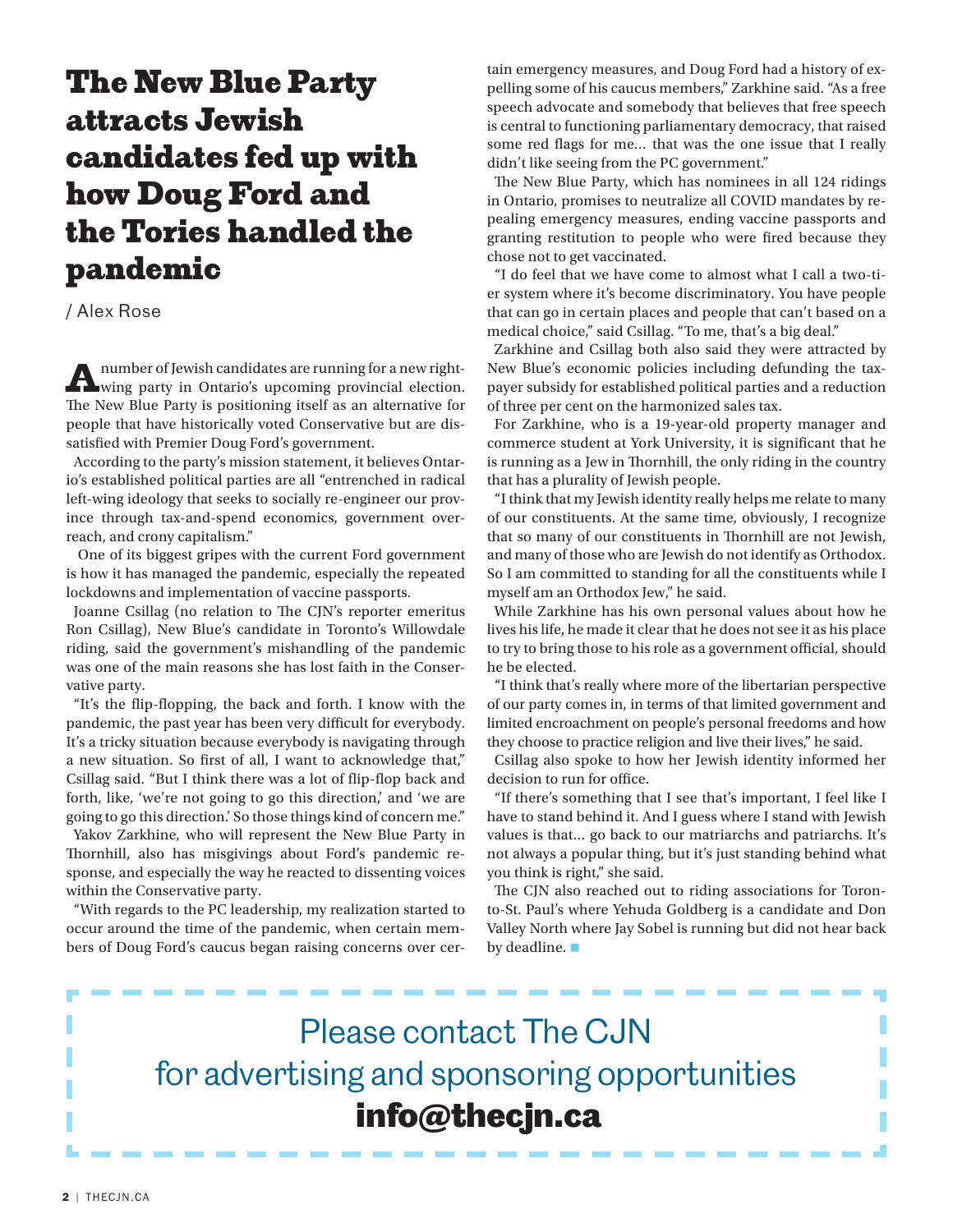### Elisha Wiesel visits Montreal where he remembered his aunt and his father Elie's commitment to justice

/ Janice Arnold

Elisha Wiesel is the son, the only child, of the most illustri-ous voice of Holocaust remembrance, yet on a visit to Montreal he insisted on memorializing another survivor few have heard of.

His Aunt Batia, Elie Wiesel's sister, lived quietly for many years in Montreal after the war, settling in the suburb of Côte St. Luc where she and her husband, Dr. Leonard Jackson, raised two children.

She died in 1974, at just 49, from cancer. The family moved soon after to Israel, where her children Steve and Sara still live today.

Last week, Elisha was joined by Côte St. Luc officials, Rabbi Reuben Poupko, survivors and others for the dedication of a plaque for Batia in Elie Wiesel Park. The green space at the corner of Kildare Road and Cavendish Boulevard was created in 2017, a year after Wiesel died.

The new plaque affixed to the central bench reads: Beatrice Wiesel Jackson z"l 1925-1974/May her memory be a blessing."

Elisha Wiesel, who turns 50 next month, is too young to remember his aunt. But her kindness was never forgotten in the family.

 "Her home was always overflowing with people who had nowhere to go. Refugees were welcome for a Shabbat dinner, a change of clothes," he said.

Mayor Mitchell Brownstein, 61, does have a vivid memory of Batia Jackson. The family lived on the same street as his, Borden Avenue, and he was close friends with Steve.

The Jackson door indeed was always open – for the neighbourhood kids to come and go, even raid the refrigerator. "She was a nice lady…We were at her house all the time," said Brownstein. He distinctly remembers Elie at the house for the shivah.

Elie Wiesel had three sisters. They, along with their parents, were deported in May 1944 to Auschwitz, where his mother and younger sister immediately perished in the gas chambers. Elie and his father, who died during the Holocaust, were sent to the Buchenwald camp.

Beatrice and Hilda, the eldest daughter, were selected for forced labour and both survived.

Elisha was in Montreal to speak at a fundraiser for the Foundation for Genocide Education, held at Rabbi Poupko's synagogue, Congregation Beth Israel Beth Aaron, where Elie spoke more than once.

In late 2019 he left a successful 25-year Wall Street career with

Goldman Sachs to devote himself more fully to carrying out his father's legacy, and chair the Elie Wiesel Foundation for Humanity.

It's not a mantle he assumed easily; he found following in his famous father's footsteps daunting for a long time.

"I wanted to get as far as possible from the topic (of the Holocaust)," he said in conversation with Rabbi Poupko. "I wanted nothing more than to not live my life with tragedy hanging over me, informing everything I did."

He first visited Auschwitz with his father and cousin Steve in 1995. He admits that he did not find that as traumatic as visiting his father's birthplace of Sighet, Romania. The home of over 10,000 Jews before the Second World War, the town held only their "ghosts," he said.

"It was the first time I saw my father as a vulnerable young person."

The elder Wiesel believed a good Jew was both well versed in Judaism and grounded in the universal. His son reads a little Talmud every day and speaks out against injustice to other people. He has notably been critical of the treatment of the Uyghur people by the Chinese regime.

Uyghur representatives, he said, told him they wanted to learn from Jews how to preserve their threatened culture. "One leader said to me the odds are China will extinguish our people, either (physically) or by assimilation. We have a great admiration for Jews, he said, who were exiled for 2,000 years, but kept their culture alive."

Elisha revealed what kept his father going. "My father had what you might call a quaint, or profound, belief in the coming of Mashiach and the redemptive age when there would be no war," Wiesel said. He was optimistic by nature, but did not rely on hope alone.

Aspiration, he believed, had to go hand in hand with activism. "He was there for any oppressed community that he could be of use to."

Wiesel speaks at colleges and is enraged by how "social justice causes are getting lumped together" to target Israel.

"Lies are being spread, the more simple and provocative the lie the easier it is swallowed on U.S. campuses, and I hope it doesn't come to Canada: the Jews are white, the Palestinians are black. This is the big lie."

The Foundation for Genocide Education, is led by another child of survivors, Heidi Berger, who is the driving force behind the development of Quebec's first high school teachers' guide to teaching about genocide. Launched last month by the education ministry, this optional pedagogical package was written by university researchers in collaboration with communities affected by the nine 20th-century genocides dealt with in the guide.

The evening, the foundation's first major benefit, raised over \$300,000, said board member Dean Mendel, which goes toward the video materials in the package. Another board member, Irwin Cotler commended the "indefatigable" Berger, whose goal is to have genocide included the curriculum of all high schools in Canada.

**Janice Arnold has been reporting for The CJN from Montreal since 1976.**

### FOR MORE STORIES GO TO WWW.THECJN.CA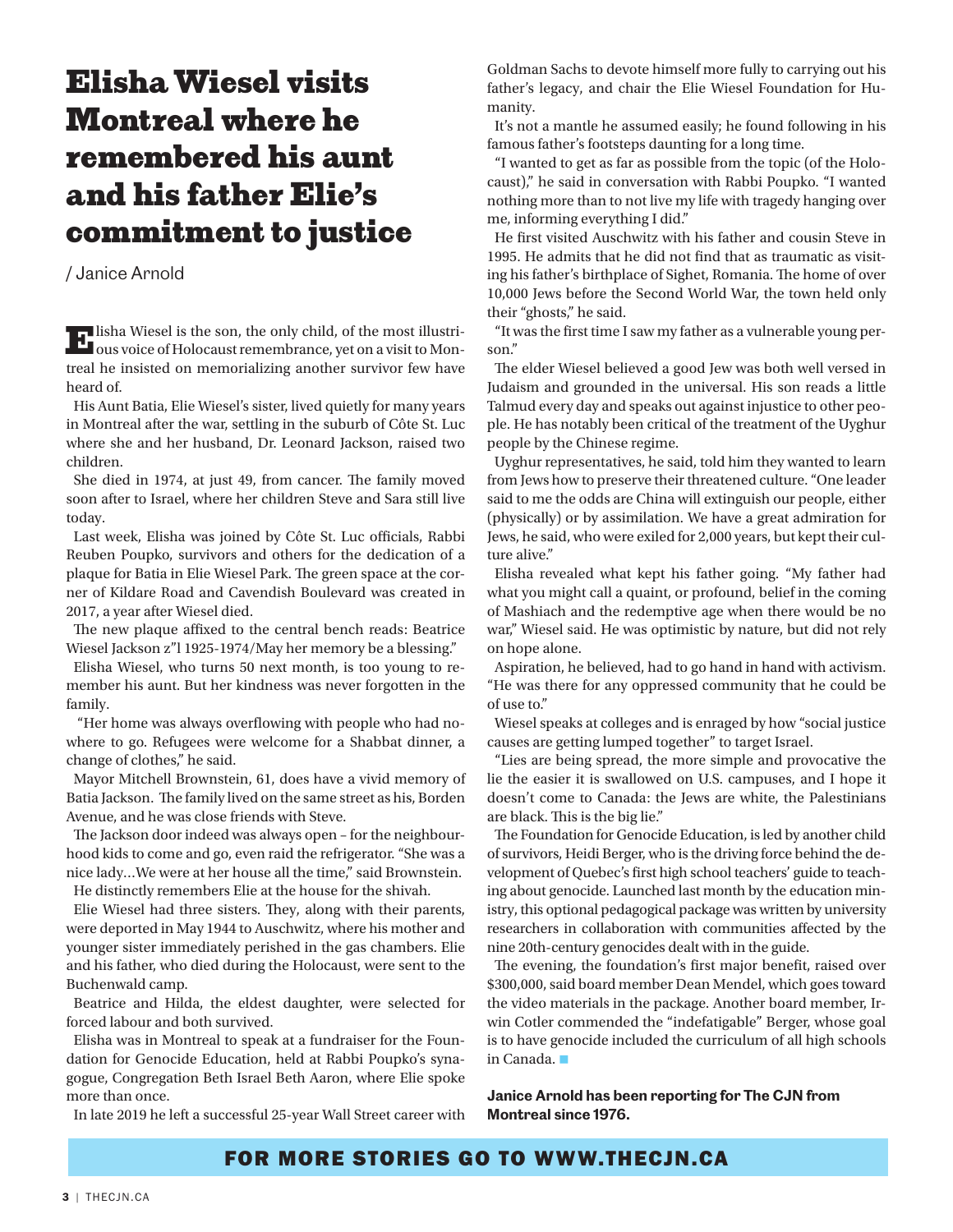### Canadian ruling on West Bank wine labels leaves door open for 'clarifying information'

/ Ron Csillag

Both sides in a long-running case are tasting positive notes after a federal agency ruling on how wines from West Bank settlements should be labeled.

In a statement on May 13, the Canadian Food Inspection Agency (CFIA) said two wines made in Jewish settlements on the West Bank, both labeled as "Product of Israel" without "clarifying information," are considered "false" under consumer protection statutes.

The parties say much hinges on the words "clarifying information" and its possible inclusion in future labelling.

Those advocating for Israel welcomed the decision, saying it means the wineries at the centre of the case may keep the "Product of Israel" label on their bottles so long as they add information indicating that the contents are produced in an area of the West Bank administered by Israel.

Those on the other side of the debate also welcomed the statement from the CFIA, saying it means that "Product of Israel" labels violate consumer protection laws. But, cautioned one, matters are far from settled.

The ruling's references to "clarifying information" could leave the door open for labels to keep the "Made in Israel" designation in addition to other identifiers about their origin, says a lawyer for one of the wineries at the centre of the dispute.

"We are pleased that the (CFIA) has permitted our client to keep the 'Product of Israel' label on its wines along with clarifying information, rather than following the utterly misguided European decision to ban the 'Israel' label altogether," said David Elmaleh, a Toronto-based lawyer for the Psagot winery, located in an Israeli settlement north of Jerusalem.

Elmaleh told The CJN that he and the winery's international legal team "are examining this decision closely and look forward to incorporating additional context to ensure that Israeli businesses operating in the West Bank continue to proudly and prominently display their 'Product of Israel' labels."

He said the CFIA ruling "appears to leave open the possibility" that Psagot products can be labeled, for example, as "Product of Israel: Made in the Indigenous Jewish homeland in the Israeli-administered West Bank" or "Product of Israel: Made in the Shomron on land administered by the State of Israel.'

"Psagot winery will have no trouble adding this context to its labels," Elmaleh said.

Dimitri Lascaris, a lawyer representing the complainant in the case, wrote that he and his client were pleased with the CFIA decision that Product of Israel labels on wines made in Israel's "illegal West Bank settlements violate Canadian consumer protection law."

However, the decision's wording "leaves considerable room

for more chicanery," Lascaris warned on his website on May 14. He noted that the CFIA did not declare explicitly what label it would consider to be appropriate. Rather, it simply stated that the wines were not produced within Israel's internationally recognized boundaries, and that there is nothing on the labels to inform a consumer that they were made in the West Bank.

"As a result of this unfortunate formulation, we can easily imagine that the producers of West Bank settlement products will now employ labels on which the phrase, 'Product of Israel' is prominently displayed, but which is accompanied by the phrase (in small print) 'Territory administered by Israel,'" Lascaris wrote.

Going forward, he said these products must disclose explicitly that they were produced in an Israeli settlement that is situated on "Occupied Palestinian Territory." The phrase "territory administered by Israel" would be "grossly inadequate," Lascaris said.

He said this legal odyssey could continue based on the ruling's wording or whether Psagot seeks a judicial review of it.

The wines at the centre of the case were from the Psagot and Shiloh wineries, both kosher and both manufactured in post-1967 Jewish settlements.

The CFIA stressed that its ruling relates only to these two labels and that it is not its role "to suggest accurate labels or to approve labels."

The statement is the latest chapter in a drawn-out saga that began in 2017, when Jewish pro-Palestinian activist David Kattenburg of Winnipeg complained to Ontario's Liquor Control Board (LCBO) that products from the two wineries originated in "unlawful" Jewish settlements on the West Bank and were mislabeled as "Product of Israel."

Hearing nothing from the LCBO, he took the case to the CFIA, which sided with him and ordered the liquor board to remove the wines from shelves.

But when Jewish advocacy groups erupted in protest and a member of Parliament got involved, the agency abruptly reversed course and said the wines could be sold under the Canada-Israel Free Trade Agreement, which it had not previously considered. The CFIA said it regretted its earlier decision to pull the wines.

Kattenburg appealed to the CFIA's Complaints and Appeals Office, which upheld the reversal.

He then sought a judicial review at the Federal Court, which reversed course in 2019, ruling that "Product of Israel" labels on wines made in settlements in the West Bank and Golan Heights were "false, misleading and deceptive" because territories conquered by Israel in 1967 are not recognized in international law, including by Canada, as part of Israel proper.

The Federal Court also ruled that identifying settlement wines "incorrectly" as produced in Israel inhibits consumers from expressing their "political views through their purchasing choices, thereby limiting their Charter-protected right to freedom of expression."

The government appealed, and a year ago, the Federal Court of Appeal sent the case back to the CFIA, saying the agency was not bound by the lower court's finding and may arrive at any outcome, provided it was reasonable.

In its most recent statement, the CFIA said its redetermination is not focused on whether a country of origin needs to be in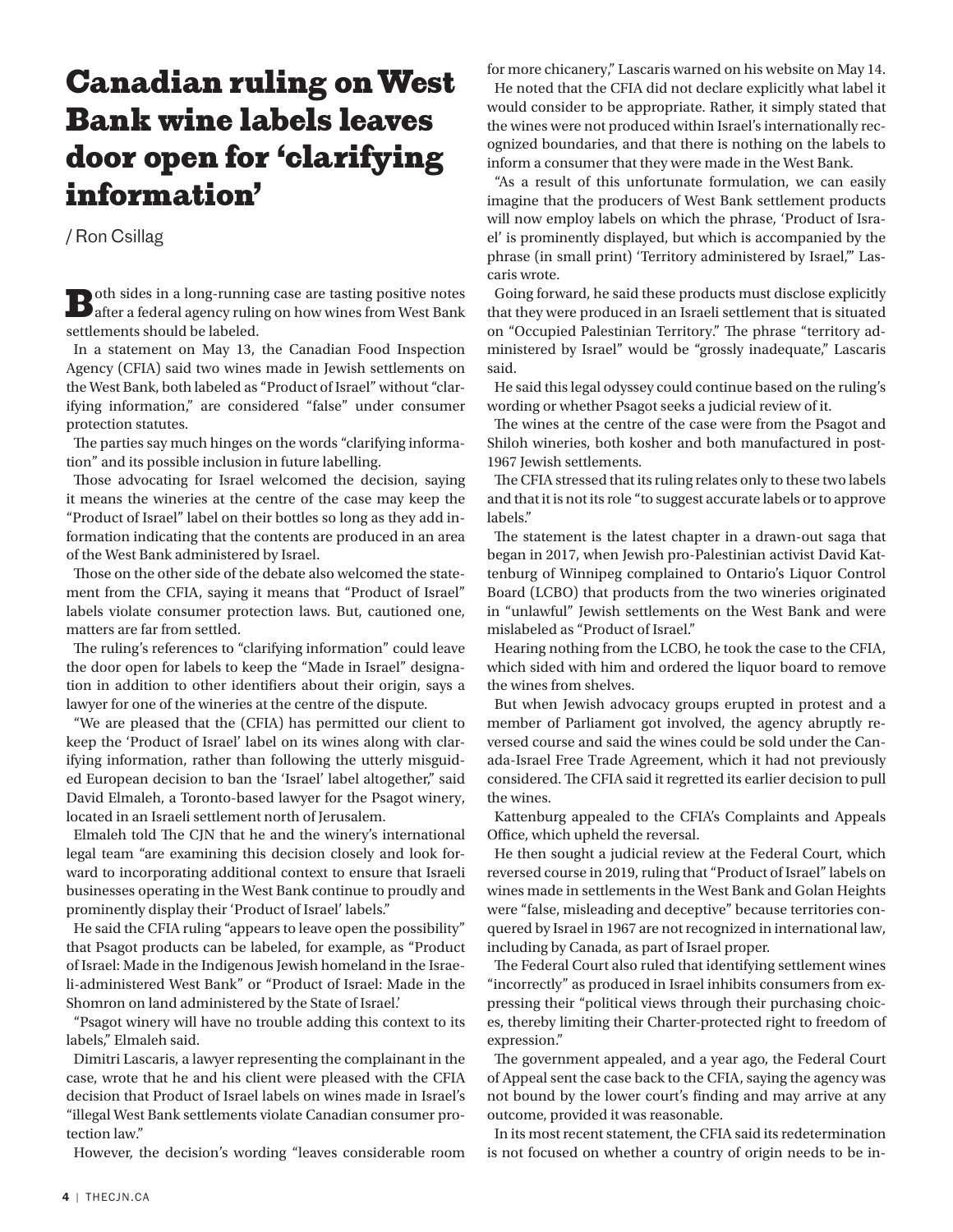cluded on the labels in question. Rather, the agency must determine whether "Product of Israel" on the label of the two wines in question is "false, misleading or deceptive, or likely to create an erroneous impression related to its origin, given the totality of the information provided on the label."

The CFIA said it was told by Global Affairs that Canada's policy is that "there is no recognized country where the two wines in question were produced, although these wines were produced in an area administered by the State of Israel."

The CFIA also found that the Charter of Rights had no application in its decision. "With respect to freedom of conscience, consumer choice in selecting a wine remains unrestricted by the government, allowing consumers to continue to act in line with their conscience," the agency stated.

In its ruling last May, the Federal Court of Appeal asked the parties to provide written submissions to the CFIA. According to Lascaris, Kattenburg's filing included land deeds issued by Israeli authorities showing that the Psagot winery was situated "entirely on land stolen from its Palestinian owners."

The submission to the CFIA by Psagot was similarly blunt.

Psagot wines "are produced by Israelis under the auspices of an Israeli company in an Israeli community subject to Israeli law in Israeli territory. Put simply, Psagot Winery proudly produces wines that are products of Israel," its brief stated.

The two wines at the centre of the dispute were available at the time of Kattenburg's complaint. A year ago, the LCBO said the last wines from Shiloh were sold in October 2016 and February 2017 for wines from Psagot. At the time, the board also provided The CJN with a list of 56 wines and liqueurs it sells that are "sourced from Israel," without specifying whether some are in post-1967 territories.

In late 2019, Europe's highest court ruled in a case involving Psagot that foodstuffs originating "in territories occupied by the State of Israel must bear the indication of their territory of origin."

While the CFIA's decision "is not perfectly reasoned, the result puts Canada in line with almost all the nations of the world, which allow the 'Product of Israel' label for such goods," said legal scholar Prof. Eugene Kontorovich, who was engaged by the U.S.-based Lawfare Project, which acted as co-counsel in the Canadian court cases, to submit an expert opinion on behalf of Psagot.

In a statement on May 16, Canadians for Justice and Peace in the Middle East, which supports the international boycott campaign against Israel, hailed the CFIA ruling, saying it "deals a huge blow to those seeking to normalize Israel's illegal settlement enterprise through trade."

The Montreal-based group said it "insists" that future labels must identify their products' origin in "illegal settlements, rather than use generic labels such as 'West Bank' or 'Israeli-controlled territory.'"

The CFIA said that later this year, it intends to engage in a consultation process in which input will be sought from stakeholders "on policy relating to what might be acceptable origin declarations in this and similar circumstances."

Said Elmaleh: "Our client will continue to unapologetically advocate—and if necessary, litigate—to protect and advance the truth."

The Centre for Israel and Jewish Affairs (CIJA) pointed out

that the CFIA decision did not say that "Product of Israel" labels violate Canadian consumer protection law, or that a country-of-origin label was even necessary for the wines in question.

"Such labelling is purely voluntary," and wines could be labelled as "Product of Israel" provided the producer added more context, Richard Marceau, CIJA's vice-president, external affairs and general counsel, told The CJN.

As for the status of the locations in question, Marceau said the food agency's ruling was "clear: This is not a matter to be determined by the CFIA."

The agency's statement that there is no recognized country where the two wines in question were produced reflects "longstanding" Canadian policy on the issue. The territories are "disputed, and that dispute can only be resolved through direct negotiations between the parties to the conflict, a position CIJA has long held," Marceau stated.

"The complainant's attempt to use Canada's legal system to dictate a position on the status of the territories outside (Israel's founding) 1948 lines has failed."

**Ron Csillag is the reporter emeritus for The CJN.**

# How far should a Jewish mother go to protect her family? Samantha Bailey tackles themes of obsession and dark secrets in her new thriller

/ Ellin Bessner

Samantha Bailey knows what to blame for turning her gen-eration into incredibly nervous parents: social media.

It's a subject that's been on the best-selling Canadian suspense novelist's mind as she promotes her second book, *Watch Out For Her*. Published in April, it explores the issue of how far a Jewish mother will go to keep her family safe.

And that includes stalking the babysitter, using nanny cams, and even spying on her neighbours.

Bailey, 48, worries about the safety of her own two teens more than she thinks was common while growing up in Toronto herself.

"I had no cellphone. If you got yourself somewhere, you got yourself home," Bailey said, during an interview at her virtual Canadian book launch held April 26, 2022 by the Prosserman and Schwartz/Reisman JCCs in Toronto. "I went the opposite way."

She feels that social media has been a blessing, but also a curse that have given Gen-X parents quite a bit of fear.

Fear because today's teens are putting themselves out there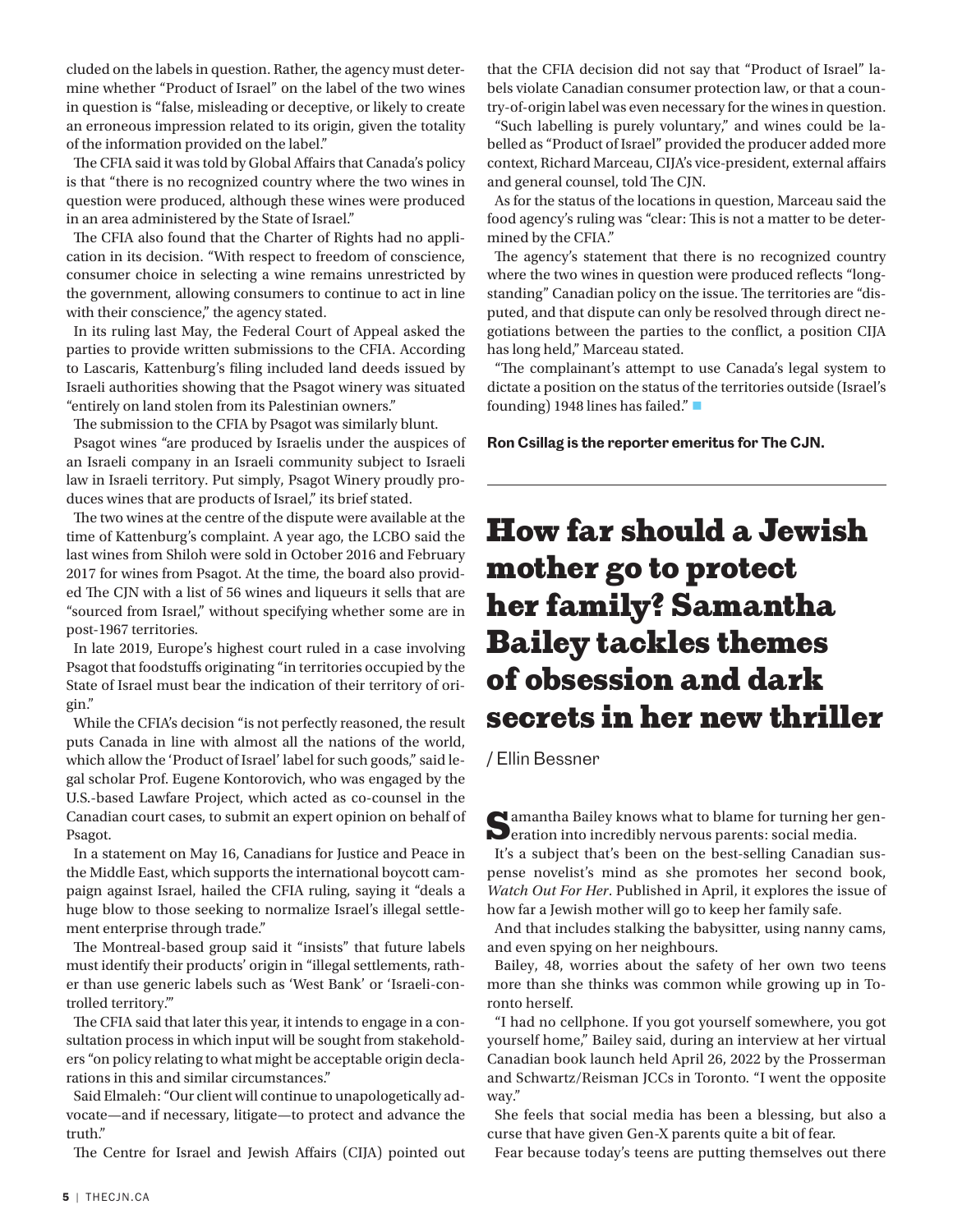into the public sphere on TikTok and other social media platforms—where even people who they don't know are watching them, and know where they are.

"I think it causes us to want to protect them more," Bailey said.

Published by Simon and Schuster in both Canada and the U.S., *Watch Out For Her* explores themes like these. It also looks at how motherhood can challenge a woman's sense of identity.

This was familiar ground, since Bailey wrote her latest novel during the pandemic—on deadline to deliver the manuscript while in lockdown with her family.

The book's main character, Sarah Goldman, undergoes psychological angst after she abandons her burgeoning passion for photography to focus solely on raising children.

Bailey didn't start off with this outline for Sarah. But everything morphed because of the pandemic, when the author could no longer juggle her own career running an editing company and writing novels, with volunteering on the parent council at her kids' school.

"I lost all of the space and time of my own. Everything began to meld together. I didn't know when I was a writer, when I was a mother—or when I am supposed to find time for me at all?"

*Woman on The Edge*, published in 2019, was a *USA Today* bestseller that Bailey sold to publishers in 11 countries. Set in Chicago, that book delved into women's issues like postpartum depression, infidelity, and the wellness industry.

The new novel is different because it is her first to present a Canadian Jewish family at its centre, something that Bailey felt was very important to do as a way of letting certain readers see themselves represented in fiction.

"For Sarah, it's a part of her identity, like being a mother, like being a photographer," Bailey explained, referring to another editorial decision that evolved over time.

"She just was Jewish. It's just how she came to me. And my characters do come to me. I can see them in my mind. I can hear their voices. I know who they are."

But she didn't make the Goldman family's Judaism a key part of the plot. Bailey wanted to avoid having to be an ambassador for her community and explaining the definition of what being Jewish means.

Also, her own Jewish upbringing was relatively unique. Bailey's father is Rabbi Michael Stroh of Temple Har Zion, on Bayview Avenue in Thornhill, north of Toronto. Her mother Celia was a publicist, but is now retired.

And while Bailey can now boast that her work is widely read, it came after several unpublished earlier manuscripts, which she keeps somewhere in a drawer.

*Finding Lucas*, her first book, came out a decade ago. Promotion included doing a talk to a small audience at her father's synagogue. But with a "chick-lit" style that now reads as dated, she's glad that it's no longer on the market, except on Amazon.

Back then, she billed herself as Samantha Stroh Bailey, but she's now published only with the surname shared with her husband. It's a way to feel a separation between her public and private life.

Being a published author also means not wading into controversial topics on social media—like, say, the Israel-Palestine conflict: "It doesn't feel safe for me to do it."



Instead, she sticks to enthusiastically celebrating the success of other female writer friends, including Torontonians Rebecca Eckler and Marissa Stapley. Bailey also makes a point of acknowledging any book clubs discussing her work, or readers who talk about the books online.

She's even had a fan create a set of press-on nails for Bailey to wear—whose designs draw from the book covers.

But readers also wonder how this bubbly writer can turn out novels with such dark and twisted plots about paranoid murderers, mental illness and betrayal. Bailey says the process helps hash out her own troubling thoughts—describing herself as a true Gemini.

"Since I was young, I have been fascinated by the dark and gritty. I don't want to live it myself, but I love to find out why people want to live it, what draws them to this darkness."

Writing about Canadian locations in a time of restricted access—even within her own hometown—was a different challenge altogether. She'd take drives to suburbia, or go on long walks with her rescue dog, Jasper. (She also Googled a lot, becoming an expert in navigating the photographic maps and images.)

Bailey's follow-up to *Watch Out For Her* will be about women seeking a different life than what they currently have—and the risks and dangers that come along with that.

For contractual reasons, she can't reveal more. But she can promise at least one thing about this next thriller.

"It is dark and twisted."

#### **Ellin Bessner is chief correspondent of** *The CJN Daily***.**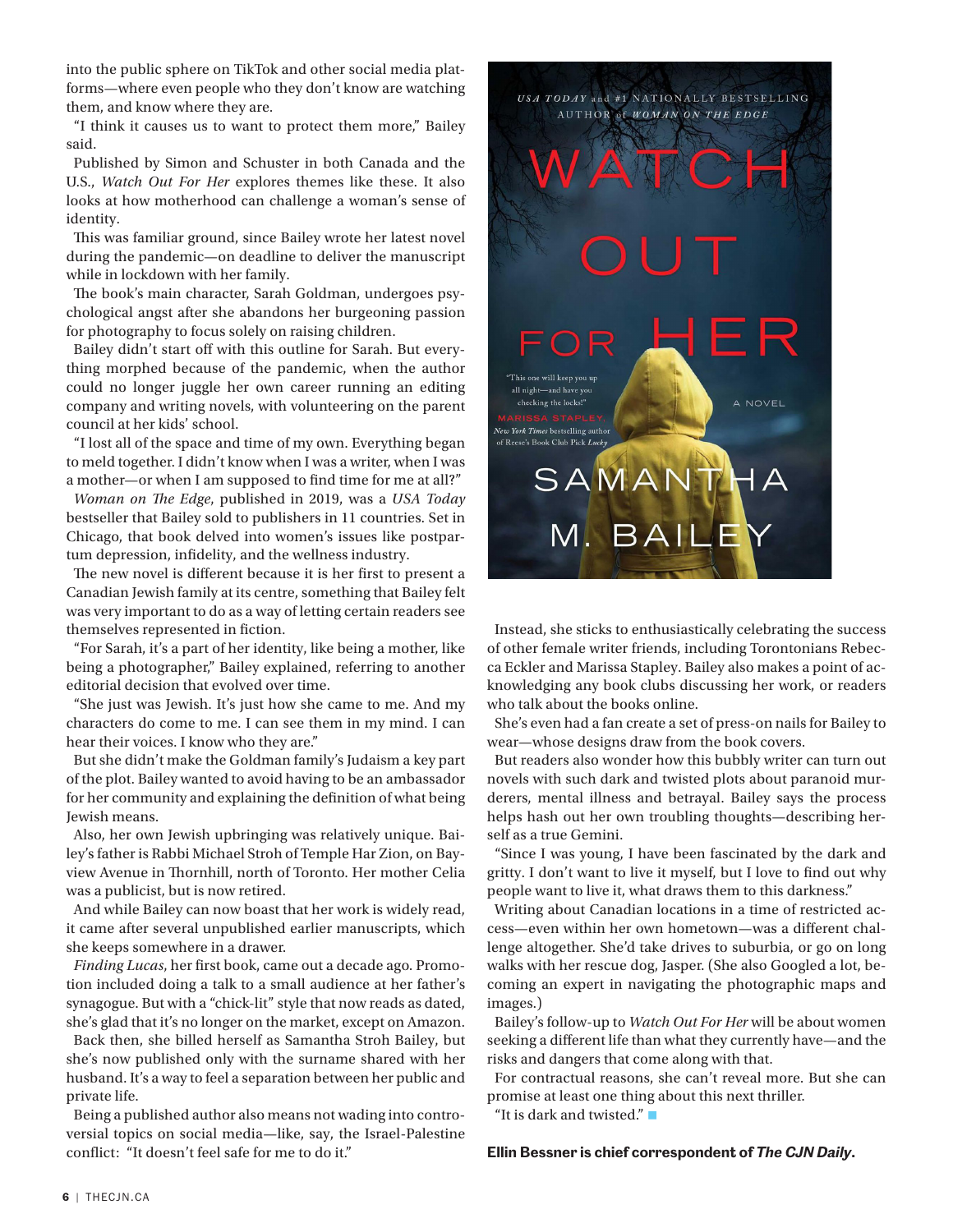### Oscar Louis' new EP 'Ghost in the Apartment' grapples with the very Jewish fear of being forgotten

/ Alex Rose

When Oren Lefkowitz first started writing music as a solo artist in 2019, he wanted to pay homage to the Jewish artists before him who had felt pressure to change their names to better fit into mainstream society.

As a thought experiment, he considered what name he might have used as an actor in 1940s Hollywood—a la Issur Danielovitch going by Kirk Douglas.

Lefkowitz ultimately settled on the name Oscar Lewis. And then he searched to see if any other artists had already laid claim to it.

"What came up was this anthropologist named Oscar Lewis who died in 1970, and the first thing it said in his Wikipedia article was that his birth name was Lefkowitz. He had the same last name as me. And there's not that many Lefkowitzes. So when I saw that, I was pretty tripped out, and I thought that this was potentially a destiny thing.

"It just made me feel like I was on the right track of thought and that the things that I'm drawn to talk about as a person and in my music is what I should be talking about. It almost felt like the universe winking at me, like, 'keep going, brother.'"

After this discovery, he went on a pilgrimage with some friends to the original Oscar Lewis's grave in West Babylon, N.Y., and paid his respects by placing on rock on Lewis's tombstone and asked for his blessing to use his name.

But then, he ultimately decided to change the spelling of his stage name to Oscar Louis out of respect—and also to avoid crowding out the search results for Lewis.

Lefkowitz was clear that he wasn't changing his name to hide his Jewishness. He is proud of his heritage, but also concerned by discussions around antisemitism that have seemed to devolve into a stalemate of late.

"I think Jews are in an interesting place where maybe we don't feel the rest of the world wants to talk about antisemitism, or by talking about antisemitism, we're somehow marginalizing other marginalized groups. I think that we're uncomfortable about it and don't really know how to talk about it amongst anyone other than Jewish people.

"And I think that it is uncomfortable, but I think that that in itself is a problem."

He hopes that using a stage name that is based on a relatively recent period of antisemitism can energize a discourse that has recently felt very closed and confused.

"A name like this, I think it sounds cool, but also I think that it can open up a conversation where we can talk about antisemitism. Because I think that Jews are not in some kind of vacuum. Antisemitism plays to all kinds of other things, like other forms of racism."

Lefkowitz takes a similar approach with Jewish themes in his music. He does not discuss them explicitly in his lyrics, but he sees them as inspiring his projects. Look no further than his EP set for release on June 29: all the songs on *Ghost in the Apartment* touch on the fear of being forgotten. This is a deeply Jewish fear that resonates throughout his whole life, and therefore can't help but influence his art.

"I feel like, in some sense, it's a subtle way of talking about Jewishness. I am Jewish, and I think a lot about being Jewish, and I read a lot about it. It's very much shaped who I am," he said. "Sometimes I do this on purpose, and sometimes it just happens subconsciously, but I'll write about something that has nothing to do with Judaism, and I'll look back and see that it's actually this subtle retelling of very tried and true, almost tragic, Jewish themes."

Perhaps the best example from the album is the title track, in which a recently deceased ghost grieves as he watches his friends learn to be happy again without him. For many listeners, the story might most obviously reflect an actual death of a loved one, or perhaps a breakup or move to a new city – all circumstances in which people fear being forgotten by those they care about. But that's not all the story reflects.

Three of Lefkowitz's four grandparents were Holocaust survivors, meaning both of his parents were raised by Holocaust survivors, and the intergenerational trauma has worked its way down to him.

"(My song) is actually also about the idea that Jewish people have this subconscious and conscious fear that one day we will be wiped out because of some kind of wave of antisemitic violence, and the world will just forget about us and move on without us.

"I think that there's a lot of other communities that have similar fears, but as a Jewish person I can only tell, from a place of authenticity, my story." $\blacksquare$ 

# 'Big Brother Canada' winner Kevin Jacobs drew on his experiences at Jewish summer camp for reality show strategies

/ Alex Rose

The first Jewish person to ever win a North American season of the global franchise *Big Brother* did it in his home city of Toronto.

Kevin Jacobs, 28, won the 10th season of *Big Brother Canada* on May 5, beating out 15 other competitors to claim the \$100,000 prize.